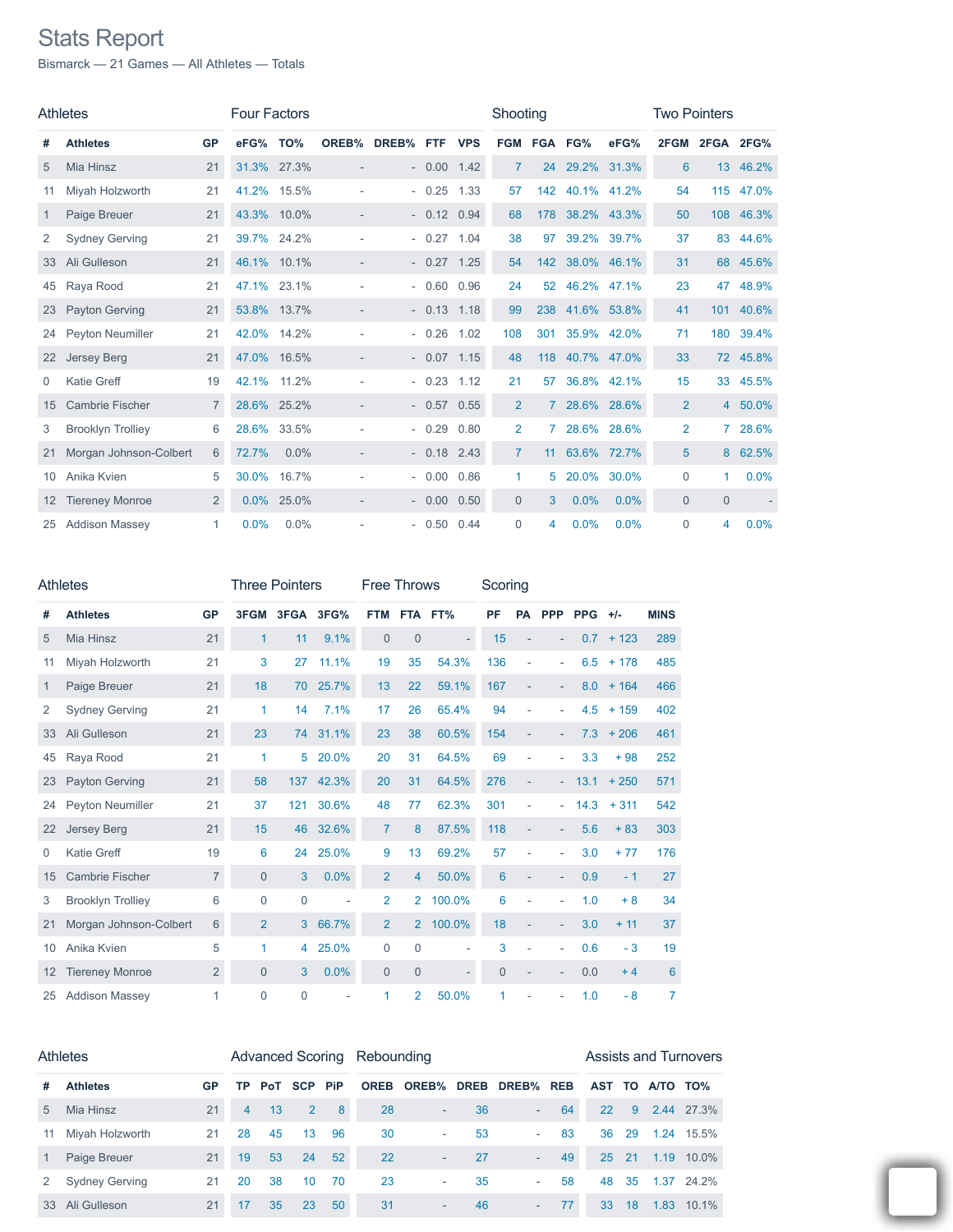|                 | 45 Raya Rood             | 21             | 4              | 20             | 23             | 40             | 34             | ٠                        | 35 | ٠                        | 69             | 12             | 20             |                   | 0.60 23.1% |
|-----------------|--------------------------|----------------|----------------|----------------|----------------|----------------|----------------|--------------------------|----|--------------------------|----------------|----------------|----------------|-------------------|------------|
|                 | 23 Payton Gerving        | 21             | 75             | 111            | 29             | 68             | 20             | $\overline{\phantom{0}}$ | 62 | $\overline{\phantom{a}}$ | 82             | 44             | 40             |                   | 1.10 13.7% |
| 24              | <b>Peyton Neumiller</b>  | 21             | 57             | 125            | 35             | 126            | 24             | ٠                        | 75 | ۰                        | 99             | 60             | 56             | 1.07              | 14.2%      |
| <b>22</b>       | <b>Jersey Berg</b>       | 21             | 25             | 29             | 13             | 34             | 11             | ۰.                       | 41 | $\overline{\phantom{a}}$ | 52             | 25             | 24             |                   | 1.04 16.5% |
| $\Omega$        | <b>Katie Greff</b>       | 19             | 12             | 15             | 9              | 22             | 7              | ٠                        | 17 | ۰                        | 24             | 12             | 8              | 1.50              | 11.2%      |
| 15 <sup>1</sup> | <b>Cambrie Fischer</b>   | $\overline{7}$ | $\Omega$       | $\overline{0}$ | 3              | 4              |                | ۰.                       | 3  | ٠                        | 4              | $\Omega$       | 3              |                   | 0.00 25.2% |
| 3               | <b>Brooklyn Trolliey</b> | 6              | $\theta$       | $\Omega$       | $\overline{2}$ | $\overline{4}$ | 3              | ٠                        | 3  | ۰                        | 6              | $\mathbf{1}$   | $\overline{4}$ | 0.25              | 33.5%      |
| 21              | Morgan Johnson-Colbert   | 6              | $\overline{2}$ | 8              | 3              | 10             | $\overline{2}$ | $\overline{\phantom{a}}$ | 6  | $\overline{\phantom{a}}$ | 8              |                | $\Omega$       | 0.00              | 0.0%       |
| 10              | Anika Kvien              | 5              | $\theta$       | $\Omega$       | 3              | $\Omega$       | 1              | ٠                        | 4  | ٠                        | 5              | $\mathcal{P}$  | 1              | 2.00              | 16.7%      |
|                 | 12 Tiereney Monroe       | $\overline{2}$ | $\overline{0}$ | $\overline{0}$ | $\Omega$       | $\Omega$       |                | $\overline{\phantom{a}}$ |    |                          | $\overline{2}$ | $\overline{0}$ |                | 0.00 <sub>1</sub> | 25.0%      |
|                 | 25 Addison Massey        |                | $\Omega$       | $\Omega$       | $\Omega$       | $\Omega$       | $\overline{0}$ | ٠                        |    |                          |                | $\Omega$       | $\Omega$       | $\Omega$          | $0.0\%$    |

## Athletes

Defense

| #            | <b>Athletes</b>          | GP             | <b>DEFL</b>    | <b>STL</b>     |                | <b>BLK FOUL CHG</b> |                |
|--------------|--------------------------|----------------|----------------|----------------|----------------|---------------------|----------------|
| 5            | Mia Hinsz                | 21             | 11             | 13             | $\overline{1}$ | 27                  | $\mathbf 0$    |
| 11           | Miyah Holzworth          | 21             | 23             | 39             | 9              | 24                  | 1              |
| $\mathbf{1}$ | Paige Breuer             | 21             | 20             | 18             | $\overline{2}$ | 29                  | $\overline{1}$ |
| 2            | <b>Sydney Gerving</b>    | 21             | 45             | 41             | 3              | 65                  | $\overline{2}$ |
| 33           | Ali Gulleson             | 21             | 24             | 26             | 3              | 40                  | 15             |
| 45           | Raya Rood                | 21             | 6              | 10             | $\mathbf{0}$   | 42                  | 1              |
| 23           | <b>Payton Gerving</b>    | 21             | 37             | 33             | $\overline{2}$ | 37                  | 3              |
| 24           | Peyton Neumiller         | 21             | 38             | 67             | 8              | 65                  | 0              |
| 22           | <b>Jersey Berg</b>       | 21             | 13             | 21             | $\overline{4}$ | 23                  | 0              |
| 0            | Katie Greff              | 19             | 11             | 9              | $\Omega$       | 10                  | 1              |
| 15           | <b>Cambrie Fischer</b>   | $\overline{7}$ | 3              | 1              | $\Omega$       | $\overline{2}$      | $\overline{0}$ |
| 3            | <b>Brooklyn Trolliey</b> | 6              | $\overline{2}$ | 1              | $\mathbf{0}$   | 1                   | 0              |
| 21           | Morgan Johnson-Colbert   | 6              | 3              | 3              | $\overline{0}$ | 3                   | 0              |
| 10           | Anika Kvien              | 5              | 1              | $\overline{0}$ | $\mathbf{0}$   | $\overline{2}$      | 0              |
| 12           | <b>Tiereney Monroe</b>   | $\overline{2}$ | $\overline{0}$ | $\mathbf{1}$   | $\Omega$       | $\Omega$            | 0              |
| 25           | <b>Addison Massey</b>    | 1              | 1              | 1              | $\Omega$       | $\Omega$            | 0              |